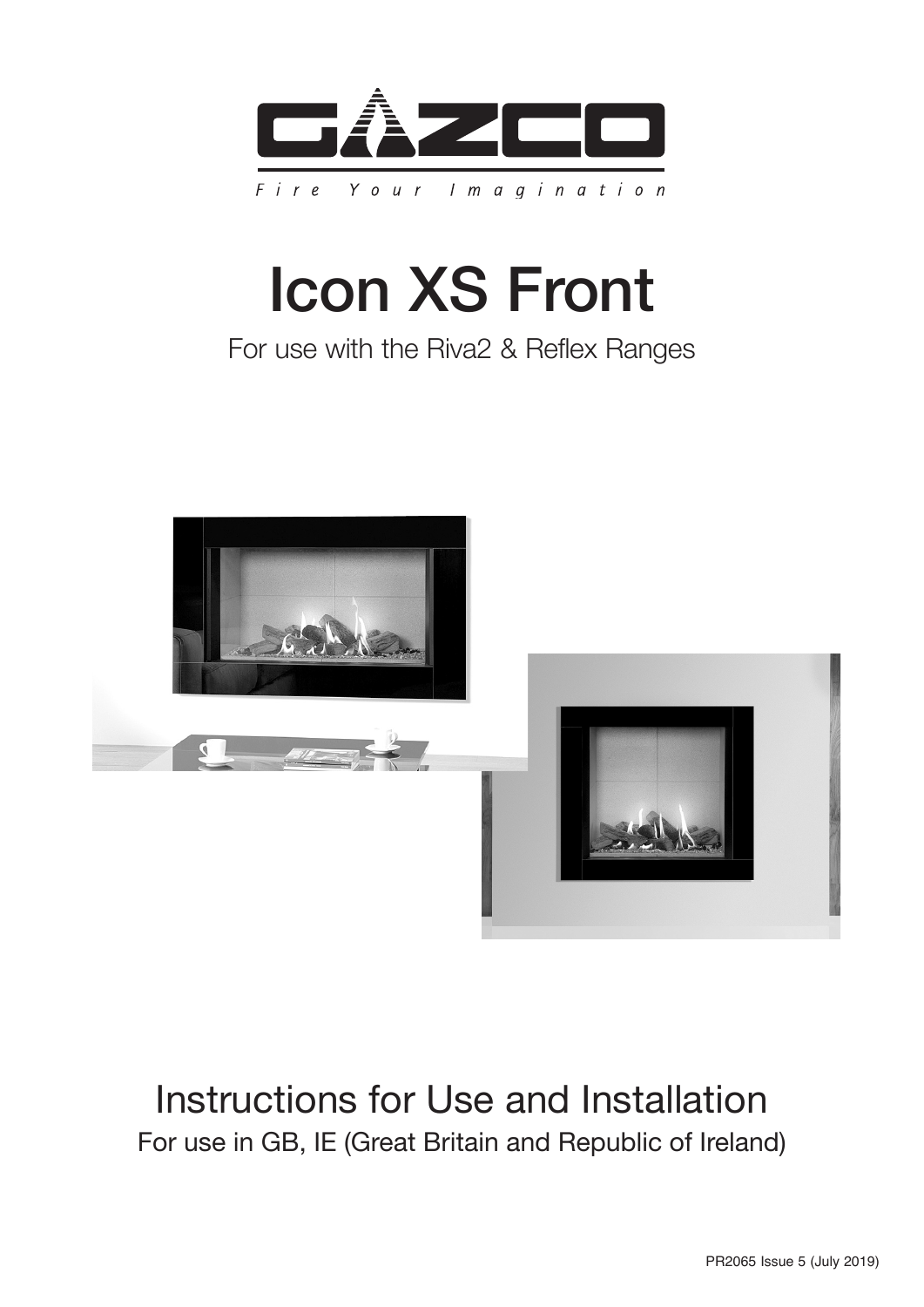

# Installation Instructions

**Covering following model numbers:** 

|                                      | <b>Riva2 400</b> | <b>Riva2 500</b> | Riva2 500HL | <b>Riva2 600</b> | Riva2 600HL | <b>Riva2 750/</b><br>Reflex 75T | <b>Riva2 800</b> | Riva2 1050/<br>Reflex 105 |
|--------------------------------------|------------------|------------------|-------------|------------------|-------------|---------------------------------|------------------|---------------------------|
| <b>Icon XS</b><br><b>Black Glass</b> | 934-120          | 934-388          | 934-247     | 934-447          | 934-715     | 934-371                         | 934-325          | 934-334                   |

### 1. General

1.1 These instructions are supplementary to, and must be read in conjunction with, the instructions supplied with the appliance. Read both thoroughly before installing the appliance.

1.2 Fitting of this decorative front should be carried out after the appliance has been installed and commissioning tests completed.



All dimensions in mm

| Model                        | A    | B    | С   | D    | Е  |
|------------------------------|------|------|-----|------|----|
| <b>Riva2 400</b>             | 617  | 617  | 379 | 379  | 17 |
| <b>Riva2 500</b>             | 855  | 694  | 387 | 547  | 17 |
| Riva2 500HL                  | 855  | 828  | 521 | 547  | 17 |
| <b>Riva2 600</b>             | 933  | 668  | 362 | 627  | 17 |
| Riva2 600HL                  | 933  | 898  | 592 | 627  | 17 |
| <b>Riva2 750/ Reflex 75T</b> | 1089 | 1015 | 709 | 783  | 17 |
| 1173<br><b>Riva2 800</b>     |      | 1068 | 760 | 864  | 24 |
| Riva2 1050/ Reflex 105       | 1443 | 861  | 552 | 1134 | 24 |

**RIVA2 500, 500HL, 600, 750 & REFLEX 75T:**

**PLEASE NOTE: THE RIVA2 500, 500HL, 600, 750 & REFLEX 75T MOUNTING BRACKETS FOR THE ICON XS ARE A COMMON PART THAT IS ALSO USED ON THE GAZCO VERVE XS FRONT. IF DESIRED IT IS POSSIBLE TO ALSO FIT A VERVE XS TO THESE APPLIANCES WITHOUT HAVING TO ALTER ANY SUB FRAME BRACKETS FITTINGS.**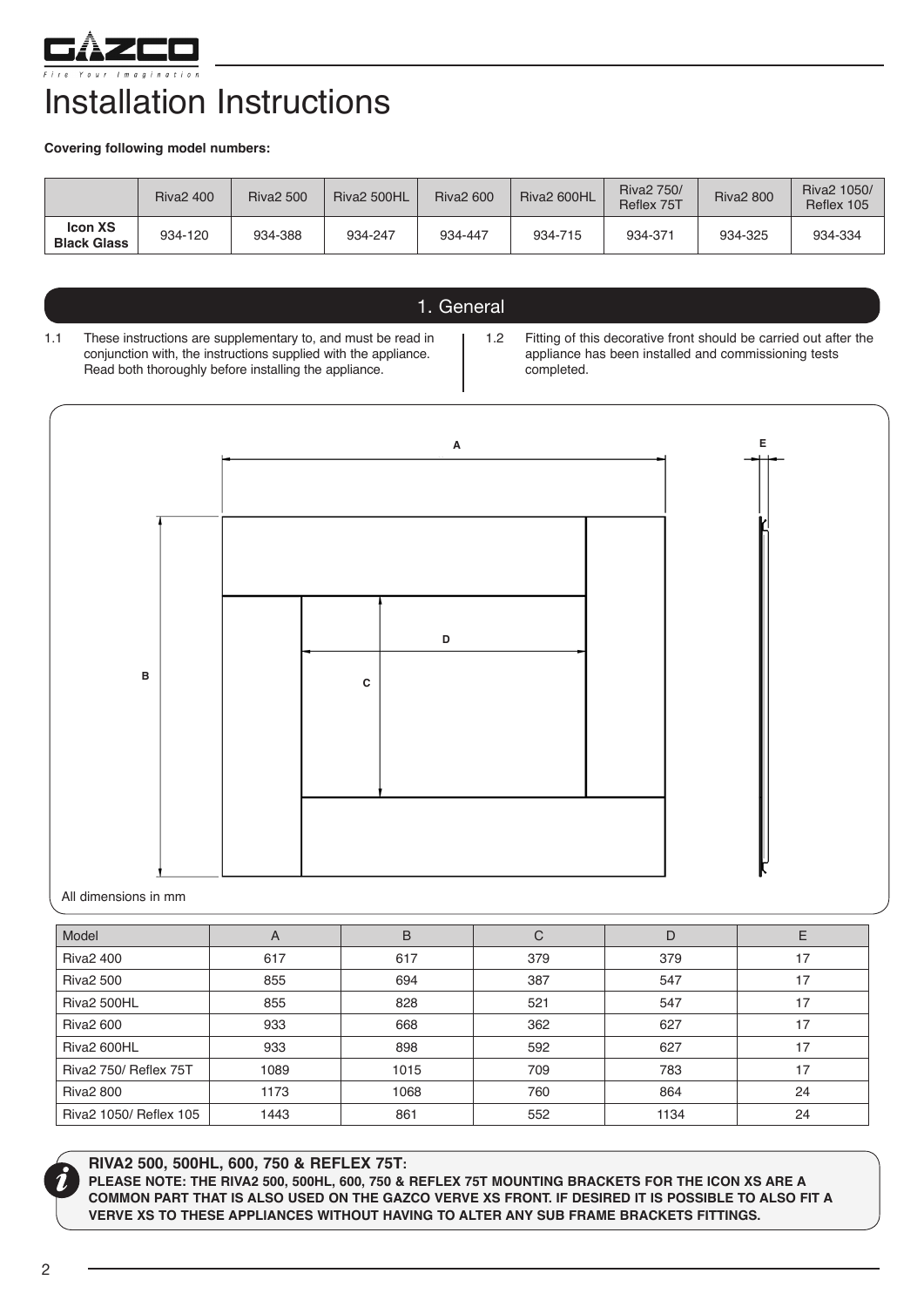

# Installation Instructions

### 2. Fitting the Sub-Frame

- 2.1 Complete the installation of the appliance by following the Installation Instructions supplied with the appliance.
- 2.2 There are two different fitting methods depending on the appliance purchased. Follow the relevant sections below.

#### Riva2 400, 500, 500HL, 600, 600HL, 750 & Reflex 75T

2.3 Offer the wall mounting brackets to the appliance and position so the interior edges of the sub-frame sit flush with the edges of the appliance flange, see Diagram 1.



- 2.4 Mark the position for the 6 fixing screws.
- 2.5 Remove the mounting brackets and drill the fixing holes and fill with rawl plugs.
- 2.6 Attach the mounting brackets to the wall using the screws provided.

Riva2 800, 1050, & Reflex 105

**NOTE: MUST BE FITTED AS AN EDGE** 

- **INSTALLATION.**
- 2.7 The position for the side mounting brackets are determined by the position of the lower bracket to the appliance.

#### **RIVA2 800 ONLY:**

2.8 Offer the bracket to the appliance and position so the top of the bracket is central in front of the appliance and level with the top of the flange, see Diagram 2.



#### **RIVA2 1050 & REFLEX 105 ONLY:**

2.9 Offer the bracket to the appliance and position so the top of the bracket is central in front of the appliance and ensure that a 12mm gap is left between the top of the flange and the top of the lower opening lip, see Diagrams 3 & 4.





#### **RIVA2 800, 1050 & REFLEX 105:**

- 2.10 Mark the position for the 2 screw holes.
- 2.11 Remove the bracket and drill the fixing holes.
- 2.12 Fill with rawl plugs before securing the bracket to the wall.
- 2.13 Fit the side mounting brackets in place using the cut outs to fit over the lower bracket tabs, see Diagram 2 Detail A.
- 2.14 Mark the position for the 6 fixings screws.
- 2.15 Remove the mounting brackets and drill the fixing holes and fill with rawl plugs.
- 2.16 Attach the mounting brackets to the wall using the screws provided.